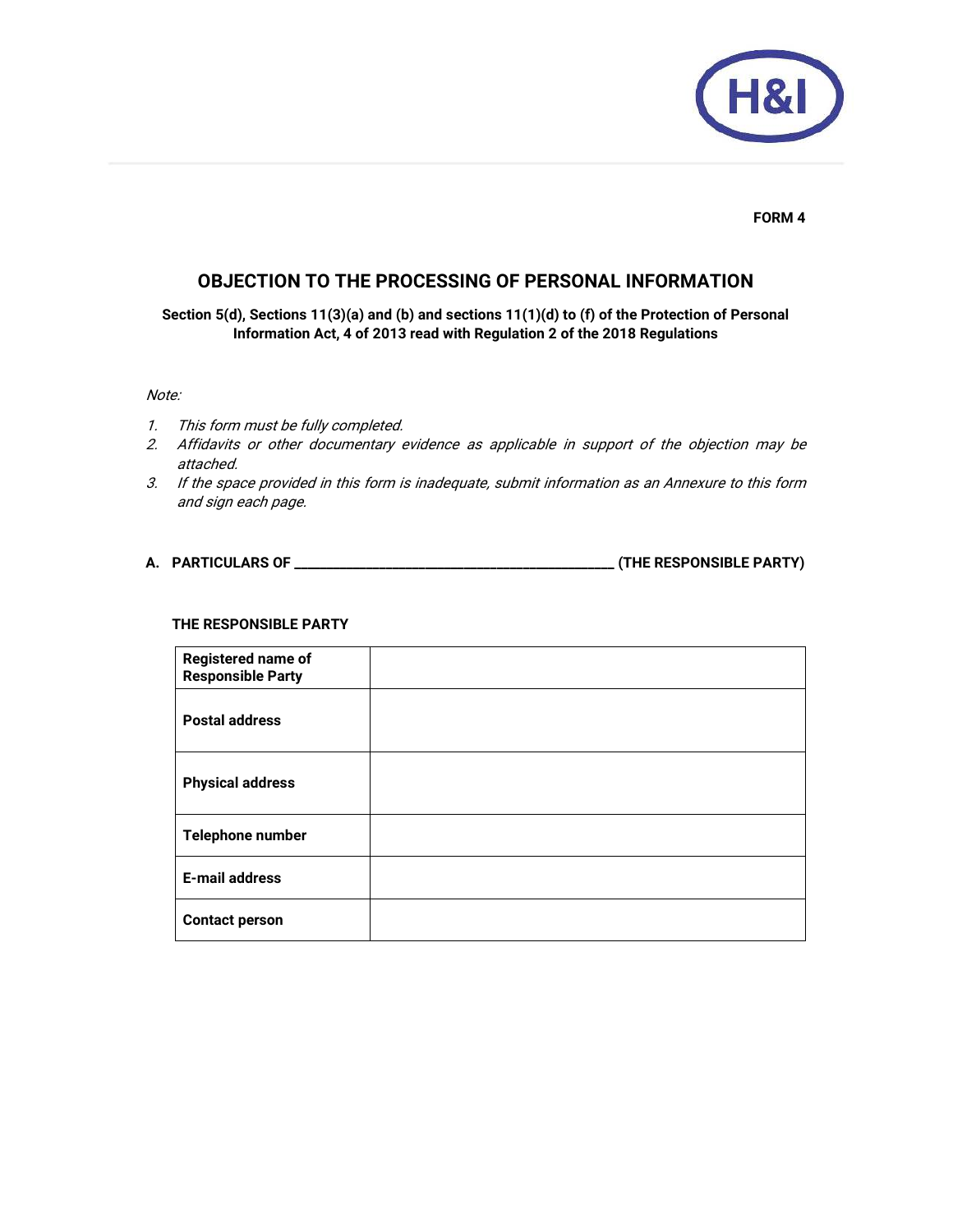### **B. PARTICULARS OF PERSON OJBECTING TO THE PROCESSING OF PERSONAL INFORMATION**

The particulars of the person who is lodging the objection must be provided below.

The postal address, fax number, and/or email address to which \_\_\_\_\_\_\_\_\_\_\_\_\_\_\_\_\_\_\_\_\_\_\_\_\_'s response must be sent must be provided.

Proof of the capacity in which the request is made (if applicable) must be attached, i.e., Data Subject or Requester other than Data Subject, duly authorised, requesting on behalf of the Data Subject

| <b>Full name and surname</b>                                                                                  |  |
|---------------------------------------------------------------------------------------------------------------|--|
| <b>Proof of identity</b>                                                                                      |  |
| <b>Postal address</b>                                                                                         |  |
| Fax number                                                                                                    |  |
| Telephone number                                                                                              |  |
| <b>E-mail address</b>                                                                                         |  |
| <b>Capacity in which request</b><br>is made                                                                   |  |
| When made on behalf of<br>another person, the basis<br>of the authority to make<br>the request must be stated |  |

## **C. PARTICULARS OF PERSON ON WHOSE BEHALF OBJECTION IS MADE**

This section must be completed ONLY if a request for information is made on behalf of another person.

| <b>Full name and surname</b>                      |  |
|---------------------------------------------------|--|
| <b>Identity or company</b><br>registration number |  |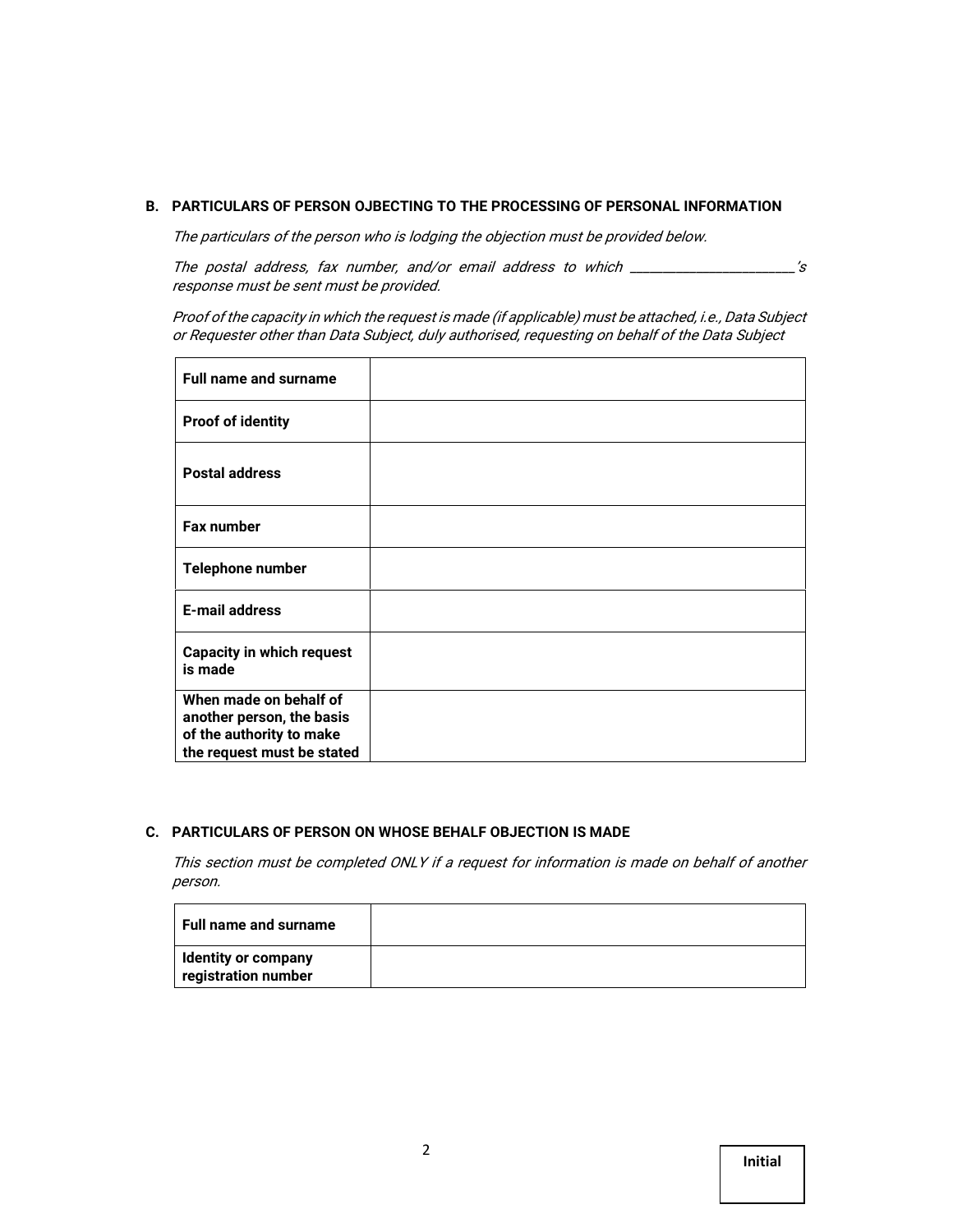# **D. PARTICULARS OF PERSONAL INFORMATION PERTINENT TO THE OBJECTION**

Provide full particulars of the personal information or record in respect of which the objection to the processing of personal information is made, including any reference number (if that is known to you) to enable the personal information or record to be located.

If the provided space is inadequate, please continue on a separate page and attach it to this form.

*The Data Subject/Requester must sign all the additional pages.*

| <b>Description of Personal</b><br><b>Information / Record or</b><br>Relevant part of the<br><b>Personal Information</b><br>Record |  |
|-----------------------------------------------------------------------------------------------------------------------------------|--|
| Reference number (if<br>available)                                                                                                |  |
| Any further particulars of<br>record                                                                                              |  |

# **E. DETAILED REASONS FOR AND PARTICULARS OF OBJECTION IN TERMS OF SECTION 5(d)**

### **READ WITH SECTIONS 11(3)(a) AND (b) AND 11(d) – (f)**

Provide detailed reasons for the objection to the processing of the personal information and/or record.

If the provided space is inadequate, please continue on a separate page and attach it to this form.

*The Data Subject/Requester must sign all the additional pages*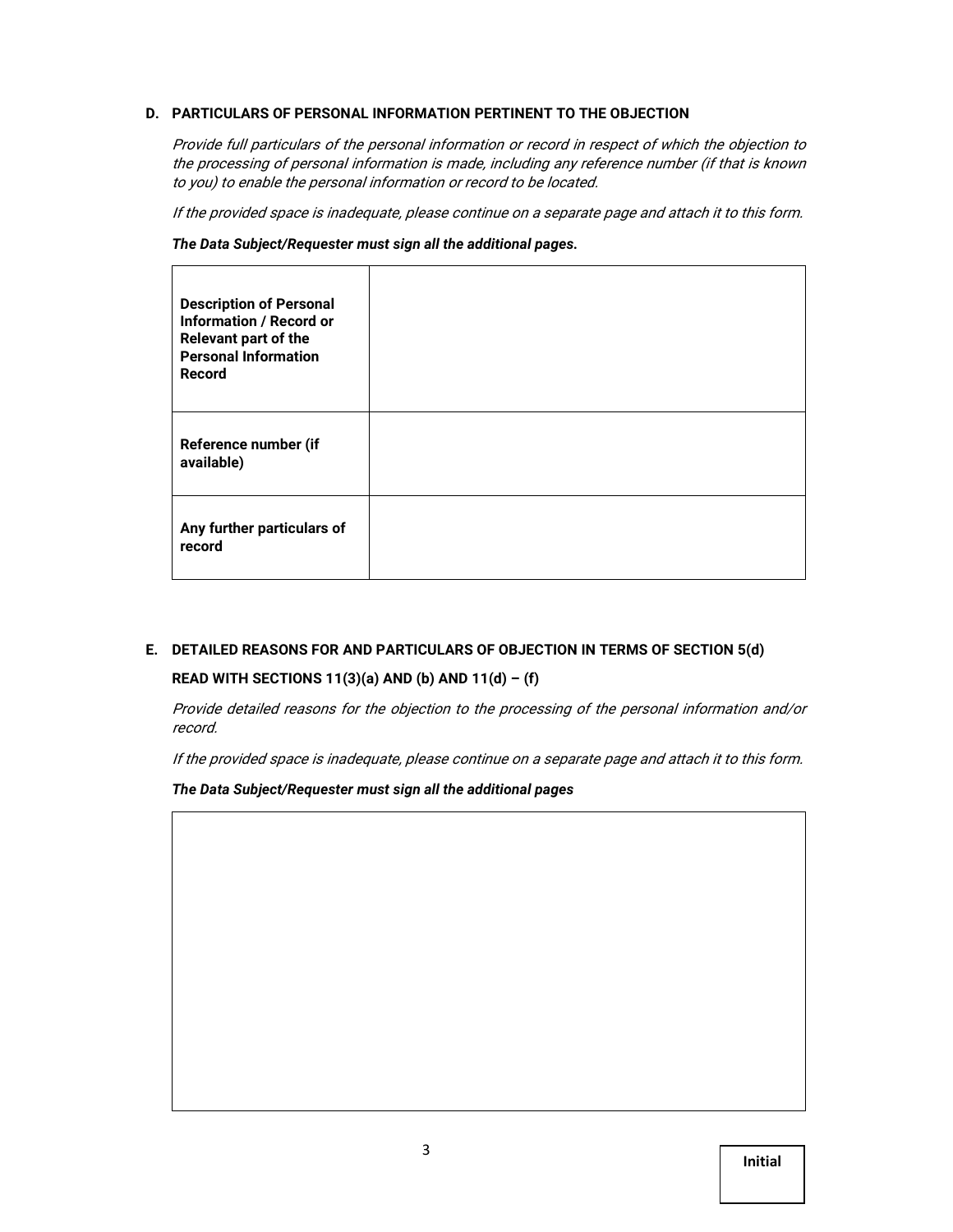### **F. FEES**

As per Regulation 2: NO charge will be levied by H&I in respect of:

- Assistance provided to complete this form, and
- The processing of this request.

### **G. TIME TO PROCESS REQUEST**

The time period allowed to process your request will be 30 days.

If any longer time is needed, H&I shall prior to the expiry of the mentioned 30 days notify you of the longer period of time required, which will not exceed 60 days.

### **H. RESPONSE TO OBJECTION**

H&I will carefully consider the grounds on which you base your request. In case of H&I agreeing with the grounds of the objection, considering the particular situation of Data Subject/Requester, and unless legislation provides such processing, H&I will provide you with an affirmative response including a confirmation that the processing of the specific information has been stopped).

In case of H&I not agreeing with the grounds of your objection, i.e. where it is of the view that the continued processing of personal information is indeed lawful and/or legislation provides for such processing, H&I shall provide you with a motivated response providing full reasons for its decision to continue the processing of the specific personal information.